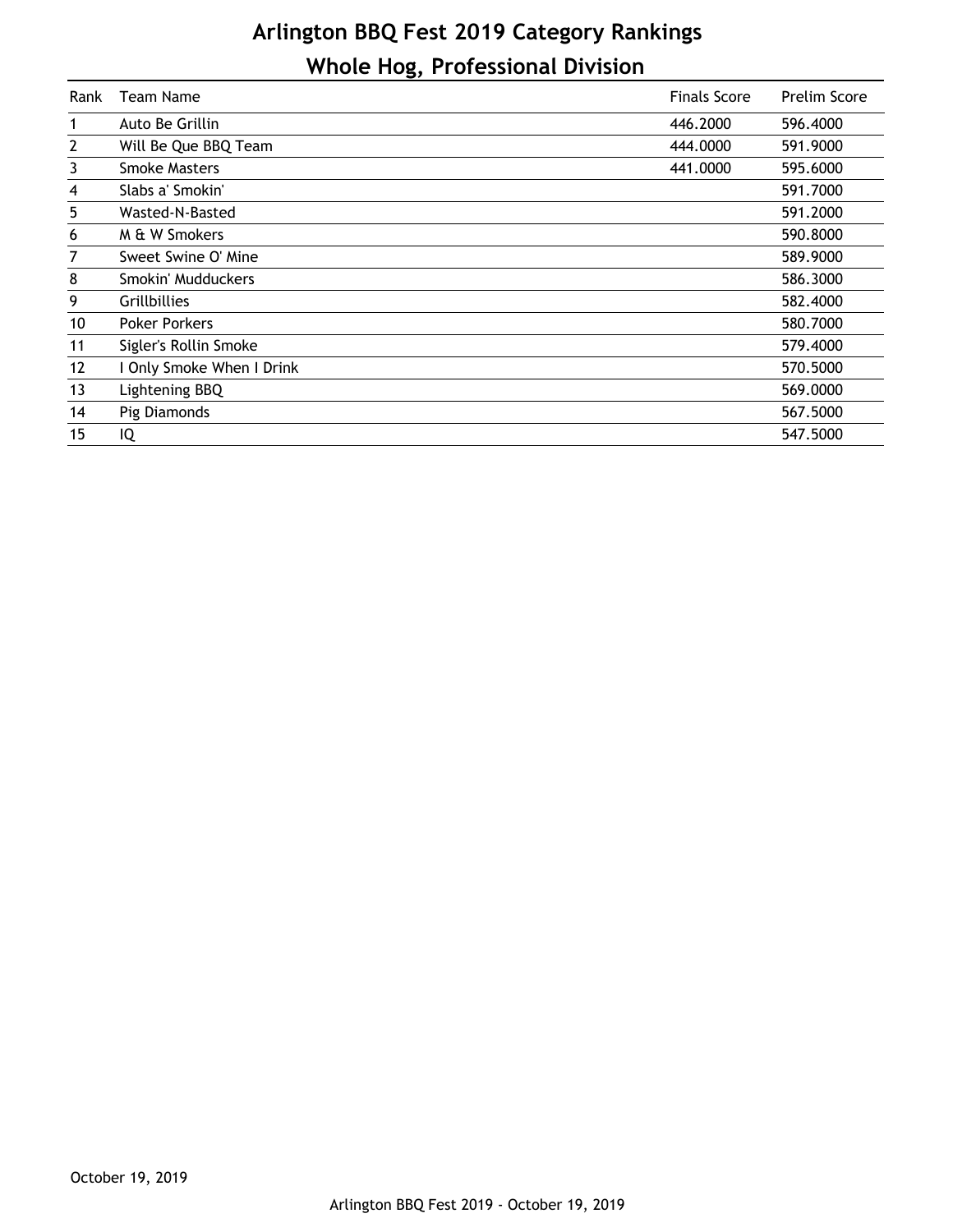## **Arlington BBQ Fest 2019 Category Rankings Pulled Pork, Professional Division**

| Rank | Team Name                   | <b>Finals Score</b> | Prelim Score |
|------|-----------------------------|---------------------|--------------|
| 1    | <b>Poker Porkers</b>        | 441.2000            | 599.7000     |
| 2    | Sweet & Smokey              | 436.1000            | 592.1000     |
| 3    | Wasted-N-Basted             | 433.1000            | 599.1000     |
| 4    | Heath Riles BBQ             |                     | 591.8000     |
| 5    | Rib-Ka-Teers                |                     | 591.4000     |
| 6    | High Life of the Hog        |                     | 590.8000     |
| 7    | <b>Smoke Masters</b>        |                     | 590.5000     |
| 8    | Slabs a' Smokin'            |                     | 590.4000     |
| 9    | Lightening BBQ              |                     | 588.8000     |
| 10   | Lickman BBQ                 |                     | 586.9000     |
| 11   | Auto Be Grillin             |                     | 585.9000     |
| 12   | Smokin' Mudduckers          |                     | 585.6000     |
| 13   | <b>Woods Custom Cookers</b> |                     | 583.6000     |
| 14   | Porkin In Public            |                     | 582.6000     |
| 15   | <b>BBQ Mafia</b>            |                     | 582.4000     |
| 16   | 2 Phats BBQ                 |                     | 582.2000     |
| 17   | <b>Grill Master Chew</b>    |                     | 580.5000     |
| 18   | Sweet Swine O' Mine         |                     | 580.2000     |
| 19   | <b>Upigs</b>                |                     | 578.9000     |
| 20   | 3 Puttin Piggies            |                     | 578.4000     |
| 21   | 901 Q                       |                     | 578.1000     |
| 22   | Arc Flash Barbecue          |                     | 577.4000     |
| 23   | Sigler's Rollin Smoke       |                     | 577.0000     |
| 24   | M & W Smokers               |                     | 574.8000     |
| 25   | Luv Some Butts              |                     | 572.3000     |
| 26   | <b>Parrothead Porkers</b>   |                     | 570.4000     |
| 27   | <b>Big Dawg Smokers</b>     |                     | 569.5000     |
| 28   | <b>Heavy D Smokers</b>      |                     | 567.0000     |
| 29   | The Princess Swine          |                     | 564.5000     |
| 30   | <b>Bush Hogs</b>            |                     | 564.3000     |
| 31   | IQ                          |                     | 563.0000     |
| 32   | Grillbillies                |                     | 562.3000     |
| 33   | Smokin with Attitude        |                     | 561.6000     |
| 34   | Dixie Creek                 |                     | 560.9000     |
| 35   | Meat Drink & Be Merry       |                     | 558.9000     |
| 36   | Uncle Murles BBQ Team       |                     | 557.8000     |
| 37   | <b>Victory Lane</b>         |                     | 555.3000     |
| 38   | What's Daddy Smokin'        |                     | 554.2000     |
| 39   | House Hogs                  |                     | 553.8000     |
| 40   | <b>Backyard BBQ Bubbas</b>  |                     | 553.6000     |
| 41   | Smoke-N-Butts               |                     | 420.0000     |
| 42   | Chef V's Time 2 Chow        |                     | 420.0000     |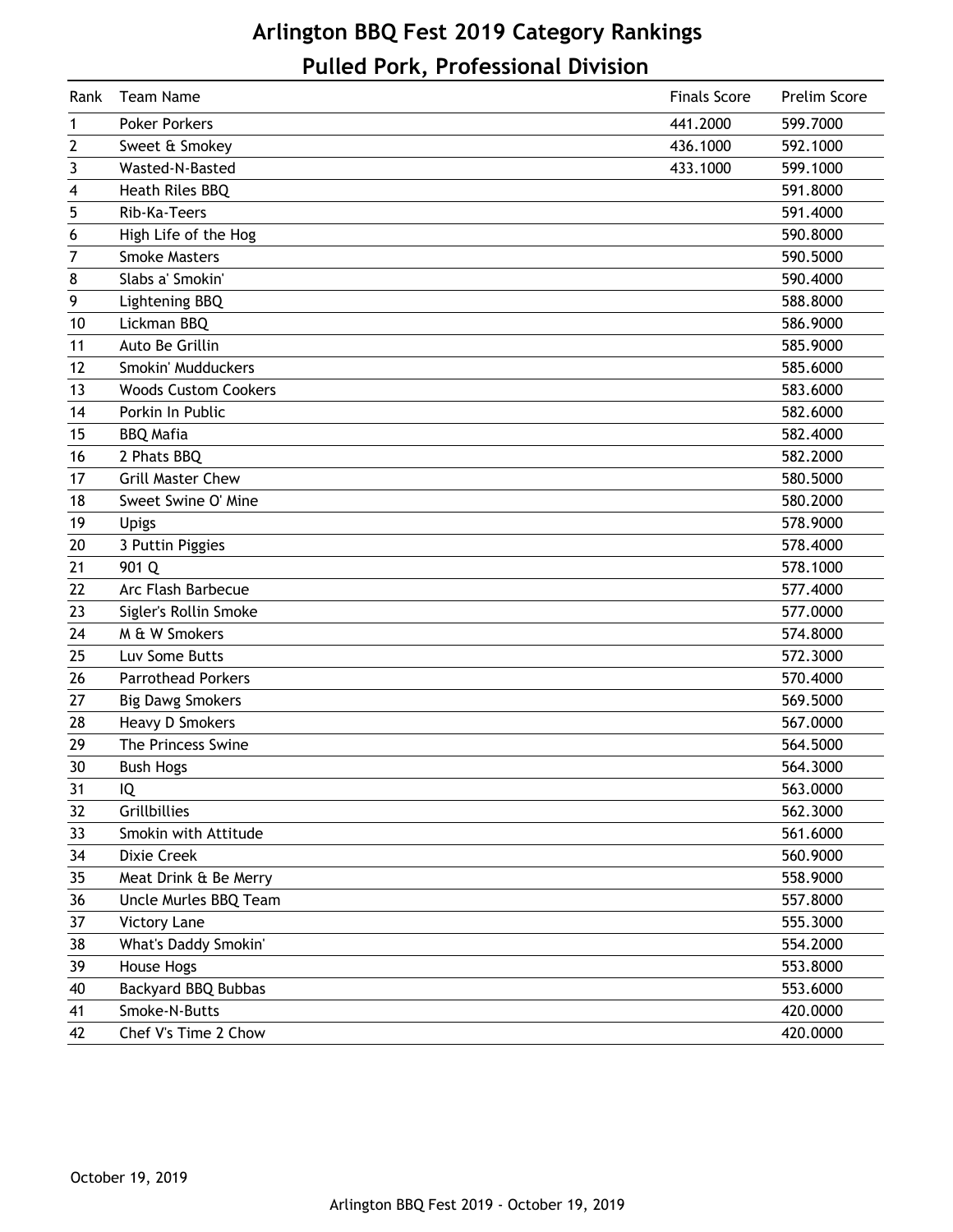## **Arlington BBQ Fest 2019 Category Rankings Ribs, Professional Division**

| <b>Team Name</b><br><b>Finals Score</b><br>Rank | Prelim Score |
|-------------------------------------------------|--------------|
| Piggie Smalls<br>447.0000<br>1                  | 598.8000     |
| M & W Smokers<br>2<br>439.6000                  | 599.4000     |
| 3<br>Mavericks BBQ<br>436.2000                  | 599.4000     |
| <b>Big Dawg Smokers</b><br>4                    | 598.5000     |
| 5<br>Slabs a' Smokin'                           | 595.5000     |
| <b>BBQ Mafia</b><br>6                           | 595.4000     |
| $\overline{7}$<br><b>Blue Collar BBQ</b>        | 592.8000     |
| Meat Drink & Be Merry<br>8                      | 592.7000     |
| 9<br>Auto Be Grillin                            | 591.8000     |
| High Life of the Hog<br>10                      | 590.9000     |
| <b>Victory Lane</b><br>11                       | 590.8000     |
| Lickman BBQ<br>12                               | 589.9000     |
| Will Be Que BBQ Team<br>13                      | 588.2000     |
| <b>Heath Riles BBQ</b><br>14                    | 587.8000     |
| 15<br>The Princess Swine                        | 586.8000     |
| 2 Phats BBQ<br>16                               | 585.9000     |
| <b>Deeez Butts</b><br>17                        | 585.2000     |
| <b>Grill Master Chew</b><br>18                  | 584.5000     |
| 19<br><b>Woods Custom Cookers</b>               | 584.2000     |
| <b>Bluff City Smokers</b><br>20                 | 583.3000     |
| 21<br>Smoke-N-Butts                             | 583.0000     |
| 901 Q<br>22                                     | 582.3000     |
| <b>Poker Porkers</b><br>23                      | 580.6000     |
| 24<br>Grillbillies                              | 580.3000     |
| 25<br>Awesome Sauce BBQ                         | 578.4000     |
| 26<br>HogFat                                    | 578.4000     |
| 3 Puttin Piggies<br>27                          | 576.7000     |
| <b>Blue Smoke BBQ</b><br>28                     | 576.6000     |
| 29<br><b>Smoke Masters</b>                      | 576.0000     |
| 30<br>Sweet & Smokey                            | 576.0000     |
| 31<br><b>Dirty Hogs</b>                         | 575.0000     |
| Smokin' Mudduckers<br>32                        | 574.3000     |
| <b>Heavy D Smokers</b><br>33                    | 573.5000     |
| Kith and Kin TN Smoke Show<br>34                | 573.4000     |
| Rib-Ka-Teers<br>35                              | 569.2000     |
| 36<br><b>Bush Hogs</b>                          | 566.7000     |
| Porkin' in the Park<br>37                       | 564.6000     |
| Luv Some Butts<br>38                            | 564.4000     |
| Sigler's Rollin Smoke<br>39                     | 563.9000     |
| <b>Greaseland Porkers</b><br>40                 | 563.2000     |
| What's Daddy Smokin'<br>41                      | 562.7000     |
| Dixie Creek<br>42                               | 562.6000     |
| House Hogs<br>43                                | 562.4000     |
| Lightening BBQ<br>44                            | 561.4000     |
| Smokin with Attitude<br>45                      | 560.6000     |
| Uncle Murles BBQ Team<br>46                     | 560.1000     |
| <b>Parrothead Porkers</b><br>47                 | 559.7000     |

October 19, 2019